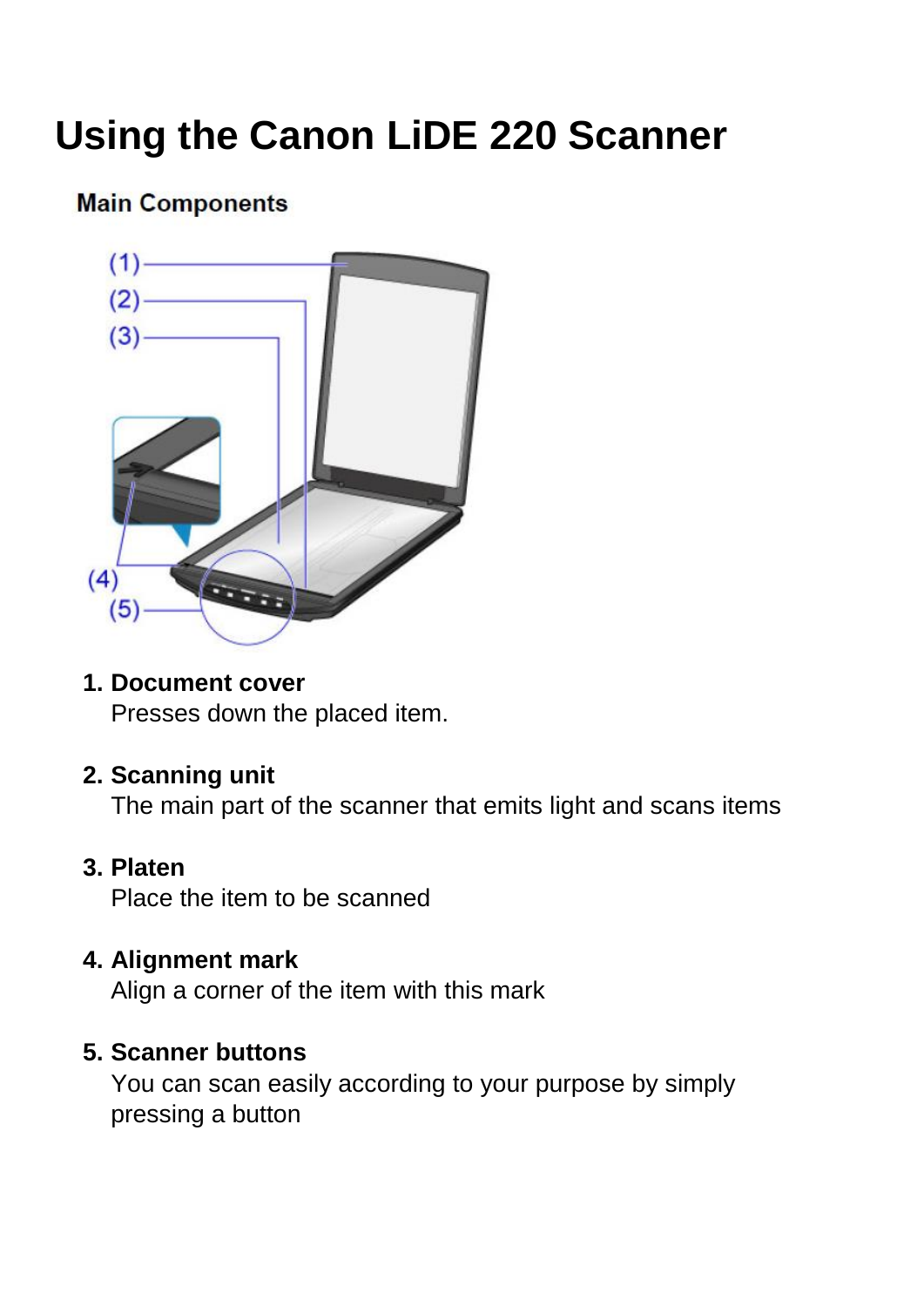## **Scanner Buttons**

The five buttons on the scanner are referred to as scanner buttons. You can create PDF files, print items, send images, etc. by simply placing the item on the platen and pressing a scanner button.



### **Important**

Of the five buttons available on the scanner two buttons have been disabled and will not work. They are the **COPY Button** and **SEND Button**.

## **Extra SCAN START Button**

Starts scanning. Saves multiple items to a computer as one PDF file, as required.

## **FINISH Button**

Ends the PDF button operation and saves the images.

## **AUTO SCAN Button**

Detects the item type automatically and saves them to a computer.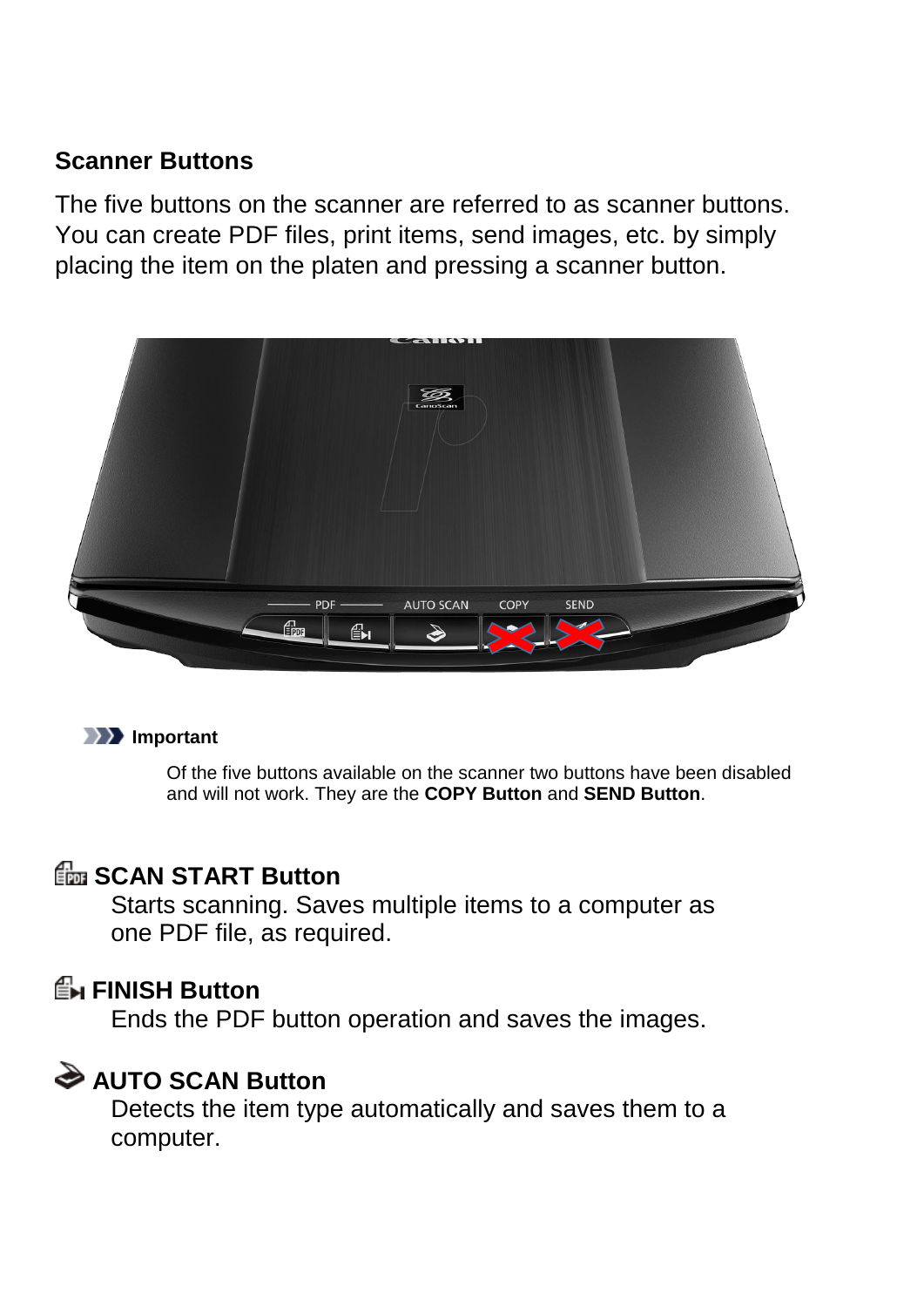

The following scanner buttons have been disabled and will not work.

### **COPY Button**

Scans items and prints them on a printer.

## **SEND Button**

Scans items and attaches the scanned images to an e-mail or sends them to an application.

## **Place the Item on the Platen**

- 1. Place the item you want to scan on the platen.
- 2. Open the document cover.
- 3. Place the item on the platen with the side to scan facing down.

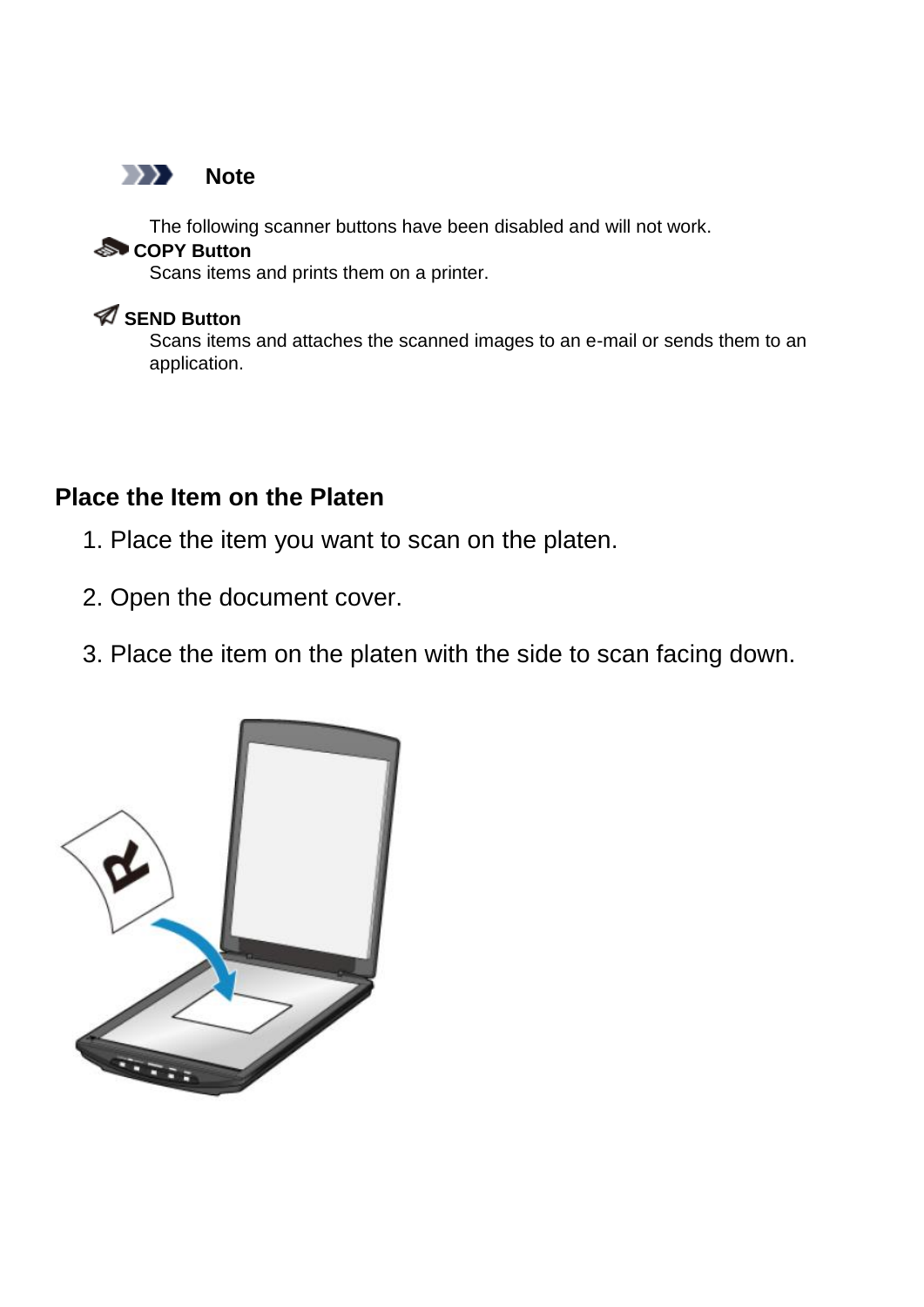#### **IMP** Important

Be sure to observe the following when placing the item on the platen. The scanner may not work correctly or the glass ma break.

- Do not place any objects weighting 4.4lb (2 kg) or more on the platen.
- Do not put any pressure of 4.4lb (2 kg) or more on the platen.
- 4. Close the document cover gently.

### **IMP** Important

After placing the item on the platen, be sure to close the document cover properly before starting to scan.

## **Scanning and Saving Items as PDF Files (using PDF Buttons)**

You can save scanned images as PDF files.

- 1. Place the item on the platen.
- 2. Press **Scan Start Button** Descriptions of the PDF buttons on the scanner appear.
- 3. Read the description and click **OK.**

## **Note**

Select the **Do not show this message again** checkbox to scan items continuously using the buttons on the scanner only.

Scanning starts

4. Press **For Scan Start Button** to add a page or **F**H FINISH **Button** to end.